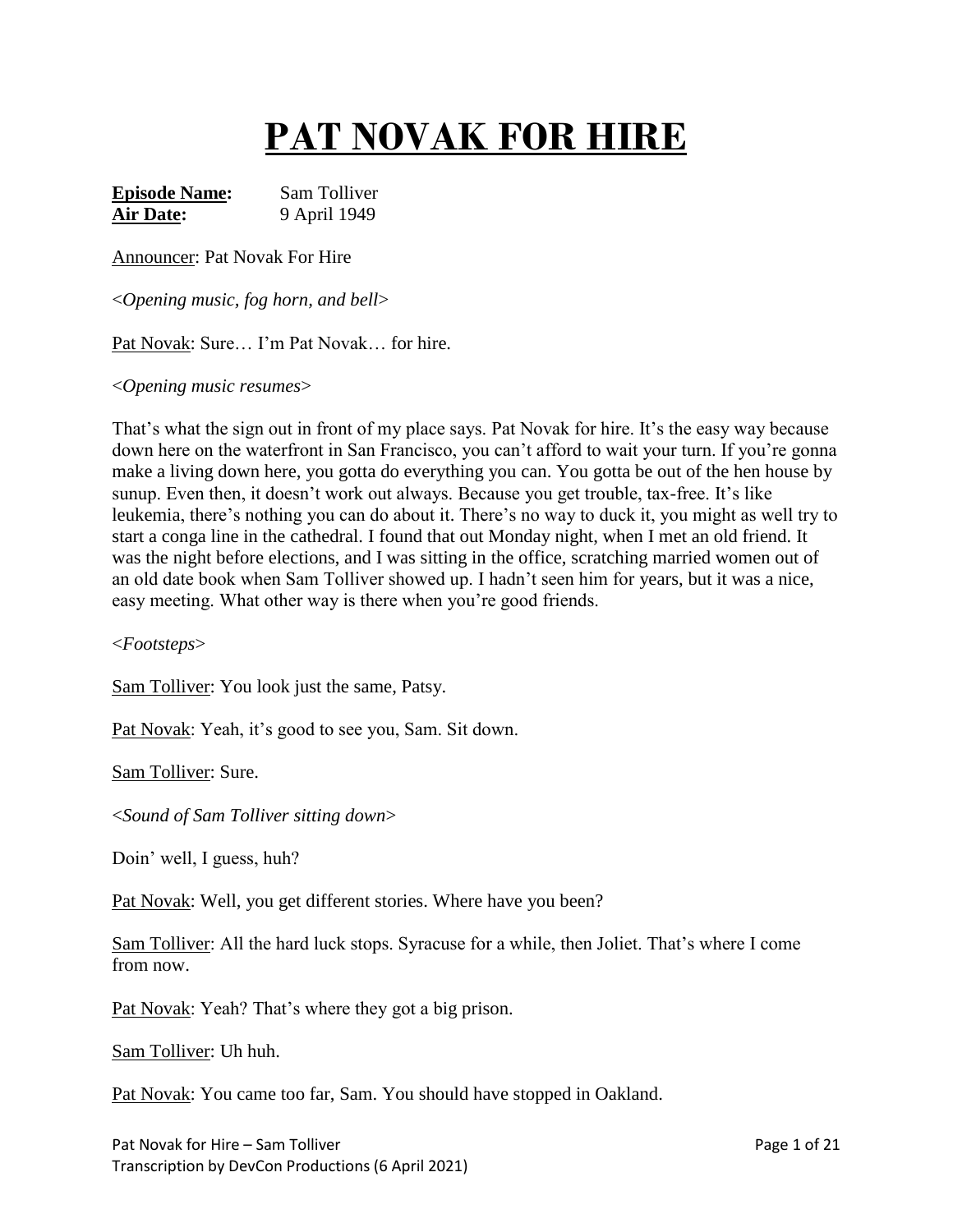## Sam Tolliver: Huh?

Pat Novak: That's right, if you're out here to play small robber, you better think it over. It's a tough town.

Sam Tolliver: Don't ride me, Patsy.

Pat Novak: I'm not Sam, but once you start losing 'em, it's hard to win again. I just thought you might want to know about San Francisco.

Sam Tolliver: Thanks. Thanks, but you don't have to worry, Patsy, I got a smart streak. I'm here mostly to ask a favor.

Pat Novak: Yeah?

Sam Tolliver: Can you spare me one for old time's sake?

Pat Novak: Medium sized. Go ahead.

Sam Tolliver: I want to borrow one of your boats.

Pat Novak: Heh. Did you come all the way from Joliet to borrow a boat, Sam?

Sam Tolliver: If it's gonna hurt that much, forget it.

Pat Novak: I just asked. All right, when do you need it, tonight?

Sam Tolliver: It's to pick up a package in the bay about 9 o'clock.

Pat Novak: Sure, I'll run you out.

Sam Tolliver: No, it's, uh, it's a little different, Patsy. I can't make the trip. You'd have to do it for me.

Pat Novak: The favor's getting bigger, Sam.

Sam Tolliver: You have to pick up the package and bring it back here. I'll… I'll be waiting at 10 o'clock. I guess you won't buy, huh Patsy?

Pat Novak: I'm not impressed.

Sam Tolliver: It would mean a lot to me, Patsy, it really would. And you couldn't get hurt, honest.

Pat Novak: Nobody gets hurt honest, it's the other way I'm worried about.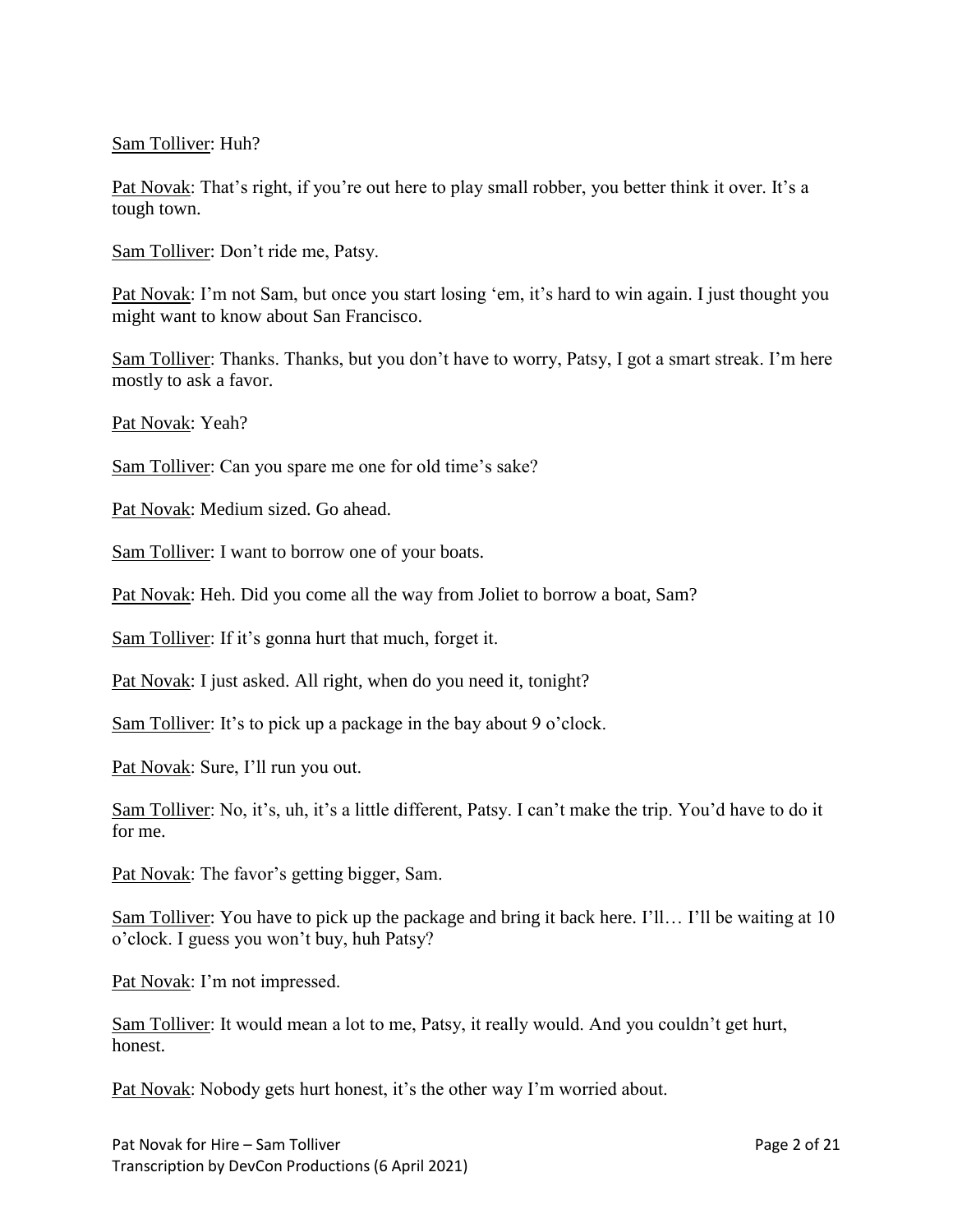Sam Tolliver: I wish I could tell ya, Patsy, but I can't. You know how it is, sometimes you can't. Well, it's that way now, but... you'd be doing me a real favor and you wouldn't get hurt.

Pat Novak: That's what Henry used to tell his wives. All right, Sam, but you put out a bad story.

Sam Tolliver: Well, Patsy, you have to go by the China Star. She's out in the stream. Just tell 'em you came for that package. They won't ask. Just tell 'em you want the package.

Pat Novak: Yeah?

Sam Tolliver: Talk to the captain. I'll be waiting here at your place, about 10 o'clock. And Patsy, it's important, don't let anybody else have it.

Pat Novak: All right, I'll see you here at 10.

Sam Tolliver: Thanks, Patsy. It's a big favor.

Pat Novak: We're old friends.

Sam Tolliver: Yeah. We're old friends. Nothing wrong with them, eh?

Pat Novak: No, there's nothing wrong with old friends, Sam, except sometimes they wear out on you.

## <*Musical interlude*>

When Sam Tolliver walked out of there, I began to worry. I don't know why, because he was always a good guy, but if you leave good silk out in the rain, it will shrink. Well, it was too late to change my mind now. I was gonna get that package and say goodbye to Sam Tolliver. Only things didn't work out that way. You start with trouble and it never stops. It's like offering to buy aspirin for a two-headed boy. About eight thirty, I took a boat and I started out into the bay. Halfway out into the stream, I had to give way to a tanker. After she throbbed by, I picked up the China Star tied up at buoy 327. It was a broken down old barge. So old, I expected to find Noah hiding out in the bilges.

## <*Fog horns*>

Well, I went aboard and they took me into the Captain's cabin. It was gonna be tougher than Sam thought. The old man had some questions and he was about as smooth as a bag of fingernails. Right away I got the idea.

Captain: What do you want?

Pat Novak: I came out for a package.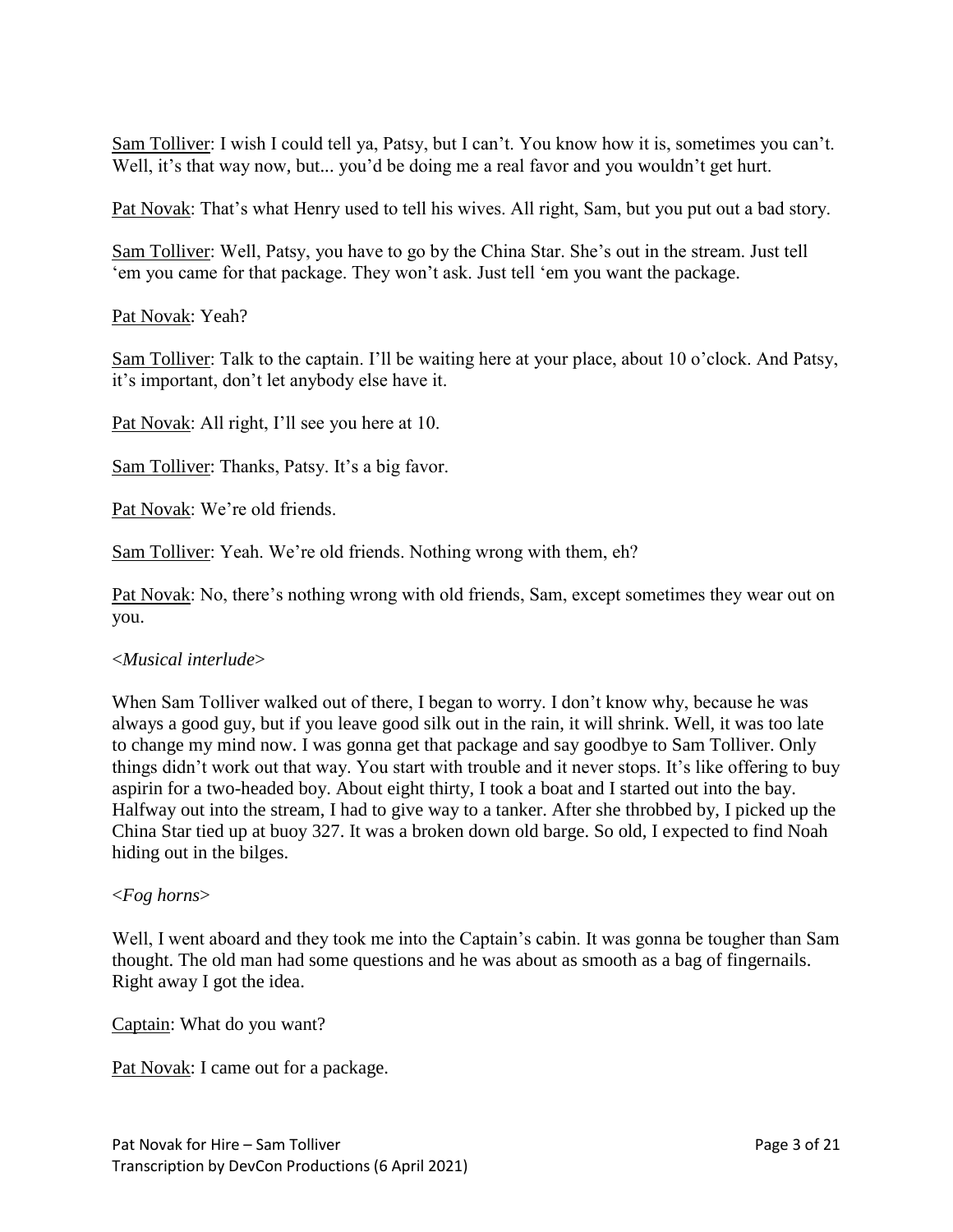Captain: Who are you?

Pat Novak: What good'll a name do you?

Captain: Who are you?

Pat Novak: What do you care, mister? This isn't our dance. Just give me the package and I'll leave.

Captain: Keep shoutin', tough boy. And when you're all through, tell me your name.

Pat Novak: Now look, I'm not out here to haunt your boat. You've got the right face for it. I'm just passin' through.

<*Sound of Pat Novak being struck three times*>

Captain: If you're runnin' a small boat, you got papers. Let's see 'em.

Pat Novak: Yeah, you're too handy in your own cabin.

<*Sound of papers being handed over*>

Captain: Let's see… Novak, eh? You a Polack, Novak?

Pat Novak: Yeah, and it feels fine. How's it bein' a pig these days?

Captain: Don't get jumpy, I just asked. Who sent you here, Novak?

Pat Novak: Ah, forget you asked. Just keep the package. I'm goin' home.

Captain: You can walk home on the bottom then. Now look, Novak, somebody steered you wrong. Maybe it was no questions once, but it's not that way anymore. Just wanna keep the books straight. Who sent you?

Pat Novak: Sam Tolliver. You need a pencil?

Captain: No, that's enough questions. You see, Novak, all you had to do was answer. You can have the package now or talk some more.

Pat Novak: I'll take it now, where is it?

Captain: On the desk, behind ya there.

Pat Novak: Yeah, thanks.

<*Sound of Novak being struck three times and falling to the floor*>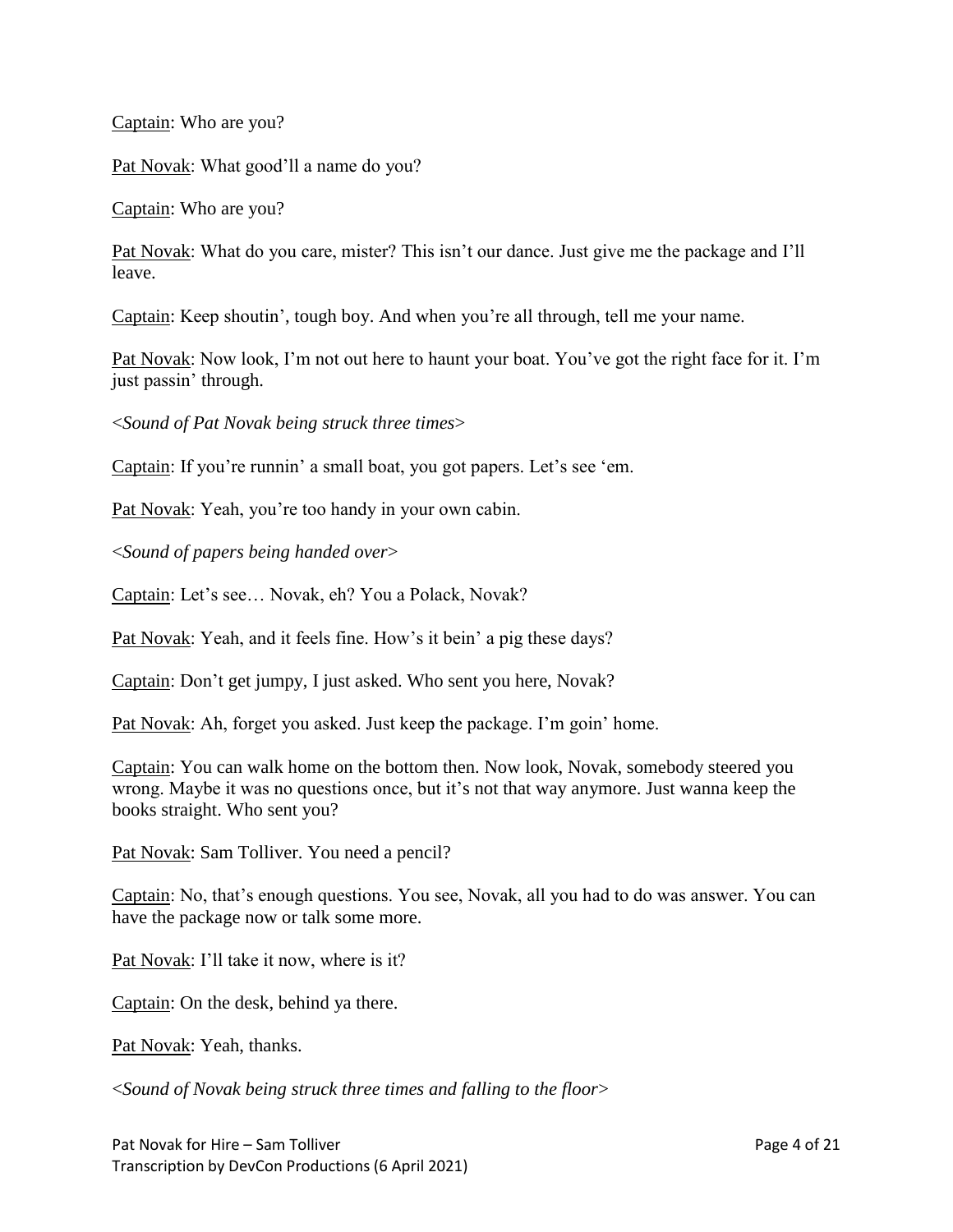Captain: You're welcome, Novak.

## <*Musical interlude*>

Pat Novak: The captain didn't like company. When he hit me, I dropped down to the floor like a piece of hard working lint. The last thing I remember was Sam Tolliver sending me out to this boat. I knew then I had no more business here than second trumpet in a string quartet. I could hear voices and people moving around, but it didn't help much. You can get that kind of service in a tomb. Somewhere along the line they moved me, because when I woke up I was lying in a cloud of platene on a couch in a different cabin. The class of people had improved. She was bending over me with a cold towel and a warm look. From where I was, she had a figure like a shot of brandy on a winter night. When she said hello, you knew that all you had to do was send up a flare and relax.

Ellen Morrow: Good evening, welcome back.

Pat Novak: (groaning) Yeah.

Ellen Morrow: How do you feel?

Pat Novak: A little used up. I need rechargin'.

Ellen Morrow: Here, put your head on my lap.

<*Pat Novak sighs*>

There, that's it.

Pat Novak: Yeah, yeah, that's it. Forget the towel, I'll struggle along this way. By the way, whose lap is it?

Ellen Morrow: I'm Ellen Morrow.

Pat Novak: Where's your friend?

Ellen Morrow: The Captain?

Pat Novak: I guess so, the brave guy, axle arm.

Ellen Morrow: He's down getting your boat ready.

Pat Novak: What's he doing, punching holes in the bottom?

Ellen Morrow: He'll be back in a minute. The package will be ready and you can leave.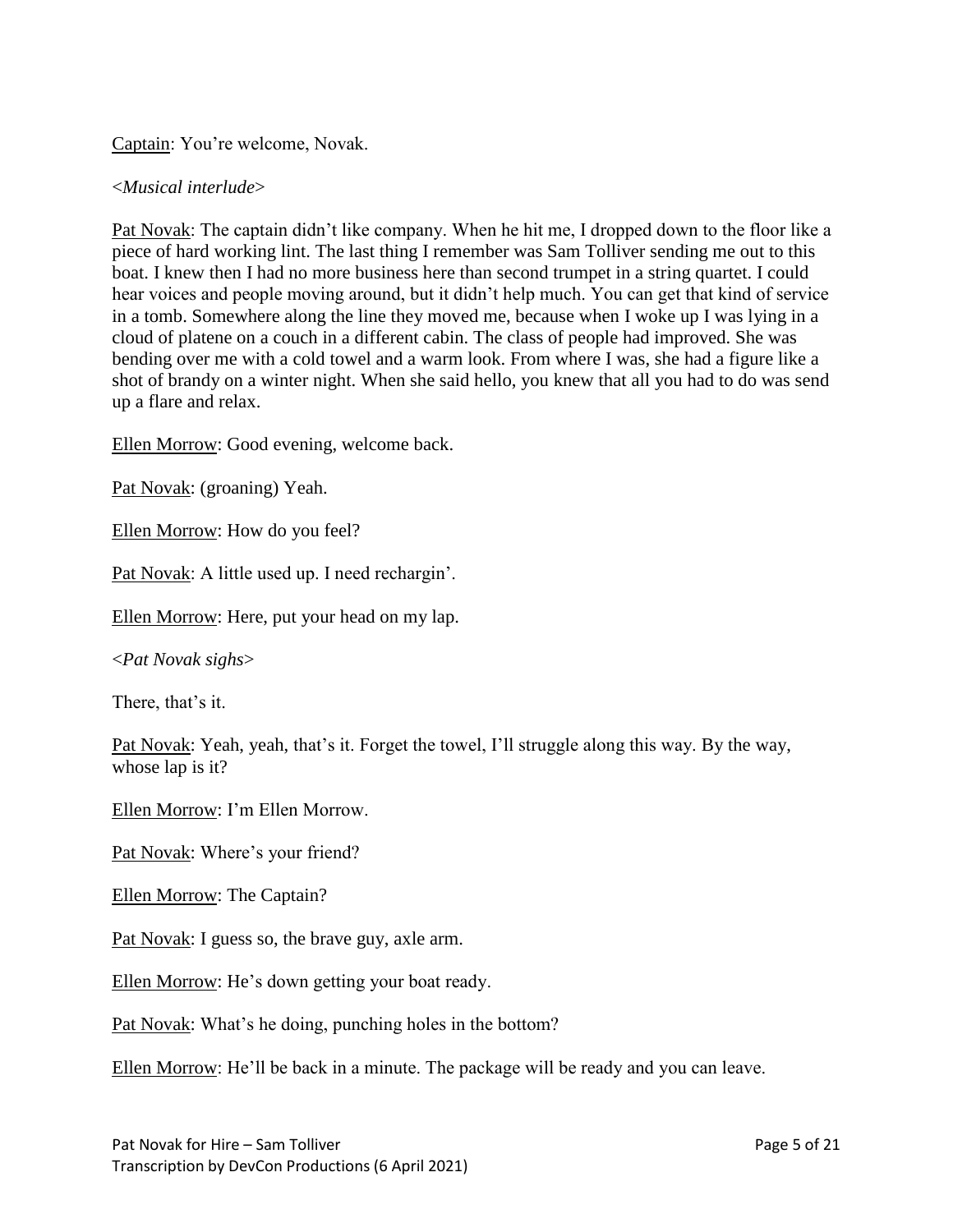Pat Novak: No, you keep the package. The last time I got a headache.

Ellen Morrow: I'm sorry about that, it was a mistake.

Pat Novak: That's what they told Marie Antoinette. By that time, her head was 40 feet down the street. What's in that package?

Ellen Morrow: It wouldn't help if you knew.

Pat Novak: You let me work that out, eh?

Ellen Morrow: Work out the answer, then.

Pat Novak: How bout Sam Tolliver?

Ellen Morrow: Slow down, Patsy.

Pat Novak: I'm not goin' that fast.

Ellen Morrow: You're going the wrong way. I'll help you lick your wounds, darling, but I'm not gonna get talkie.

Pat Novak: What have you got to lose?

Ellen Morrow: What have I got to gain, except your gratitude? I can get that any night with a couple of drinks.

Captain: How is he, Ellen?

Ellen Morrow: How does he look?

Captain: Too comfortable. On your feet, Novak.

Pat Novak: (grunting) Yeah.

<*Sound of Pat Novak standing up*>

You ought to rent that out, sweetheart. I'd sign a lease myself.

Captain: I'll finish the sweet talk, Novak. You get on your way. Here's the package.

Pat Novak: No, I changed my mind about the package, you keep it.

Captain: Your boat's ready. Unless you want to get tossed in like a mackerel, take the package and beat it.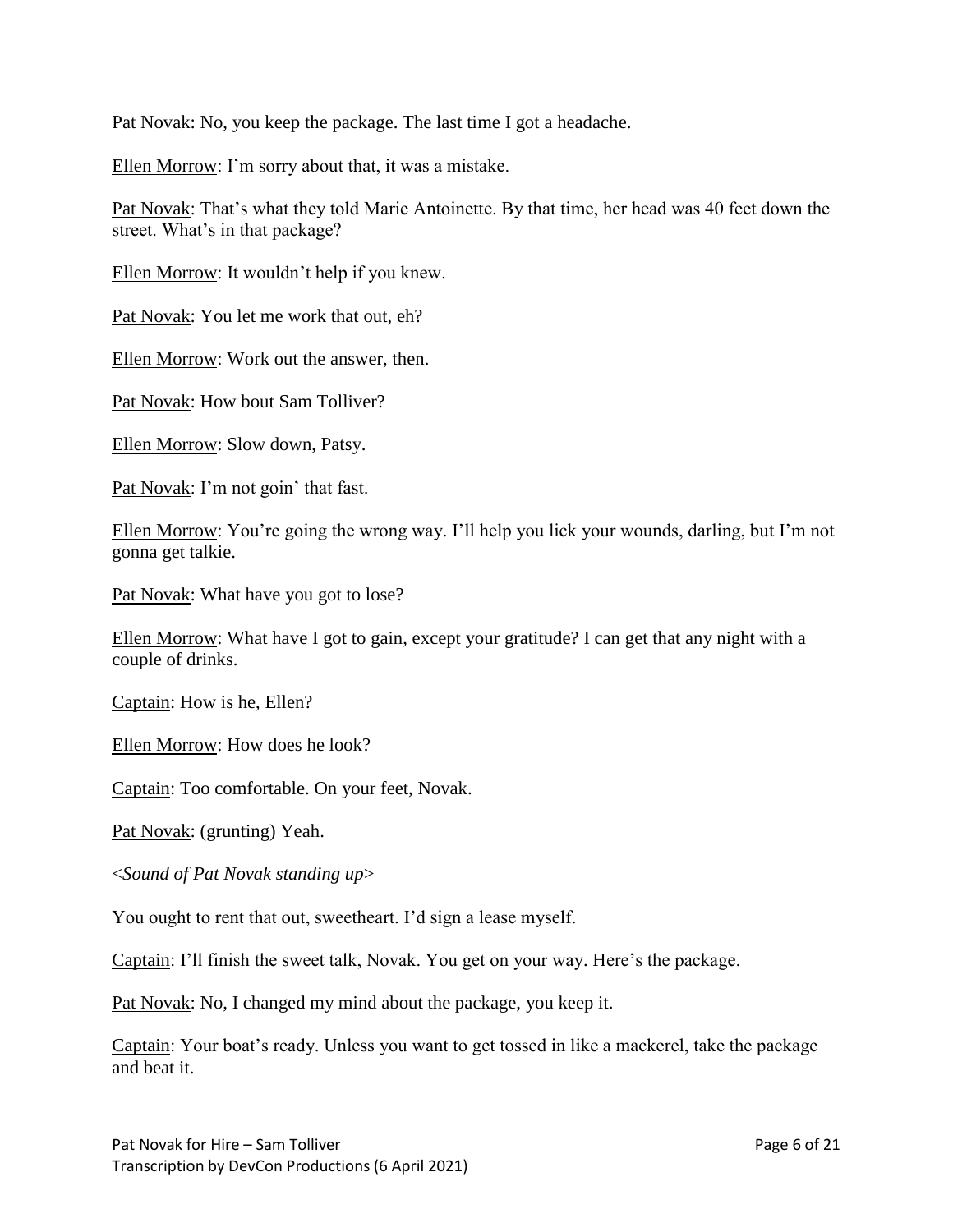Pat Novak: What's in it and where does Sam Tolliver fit?

Captain: You asked once already with your head in her lap. You want me to sit down?

Pat Novak: Well, you got brains after all.

Captain: Yeah.

Pat Novak: Sorry, I thought they were all in your fist.

<*Sound of Pat Novak being hit and falling to the ground*>

Yeah, you're still smart.

Captain: Take this package. Show him the boat, Ellen.

Pat Novak: I'm gonna remember you, mister.

Captain: Ellen's gonna lead you by the hands to the dock. Stop beefin' and settle for the simple pleasures.

Pat Novak: I will. I'll remember you.

Captain: Concentrate on Ellen, you'll get a better memory.

## <*Musical interlude*>

Pat Novak: I went out on deck with the girl and as I got to the starboard side I noticed her hair for the first time, the way you're liable to suddenly notice a flower after a hard rain. Her hair was red and as the orange lights of the bridge reflected against it, it seemed like a prairie fire, way down in the valley, flaring up quick and then burning low again. The rest of her would have made a good prairie fire too. It was the only good thing I could think of on the way across the bay. The water was as quiet as a drowsy caterpillar and I had a chance to think. Why had they changed their mind about giving me that package and how wet were Sam Tolliver's feet? Well, it must have been about 11:30 when I pulled into the pier and started on the run for my office. The lights were on and I burst right in because I had a lot to ask Sam. But it wasn't Sam.

Grimes: What's your hurry, mister?

Pat Novak: I came here to meet a friend.

Grimes: If that's the guy layin' in the corner, you don't have to hurry.

<*Sound of footsteps*>

Pat Novak: No, this isn't my friend.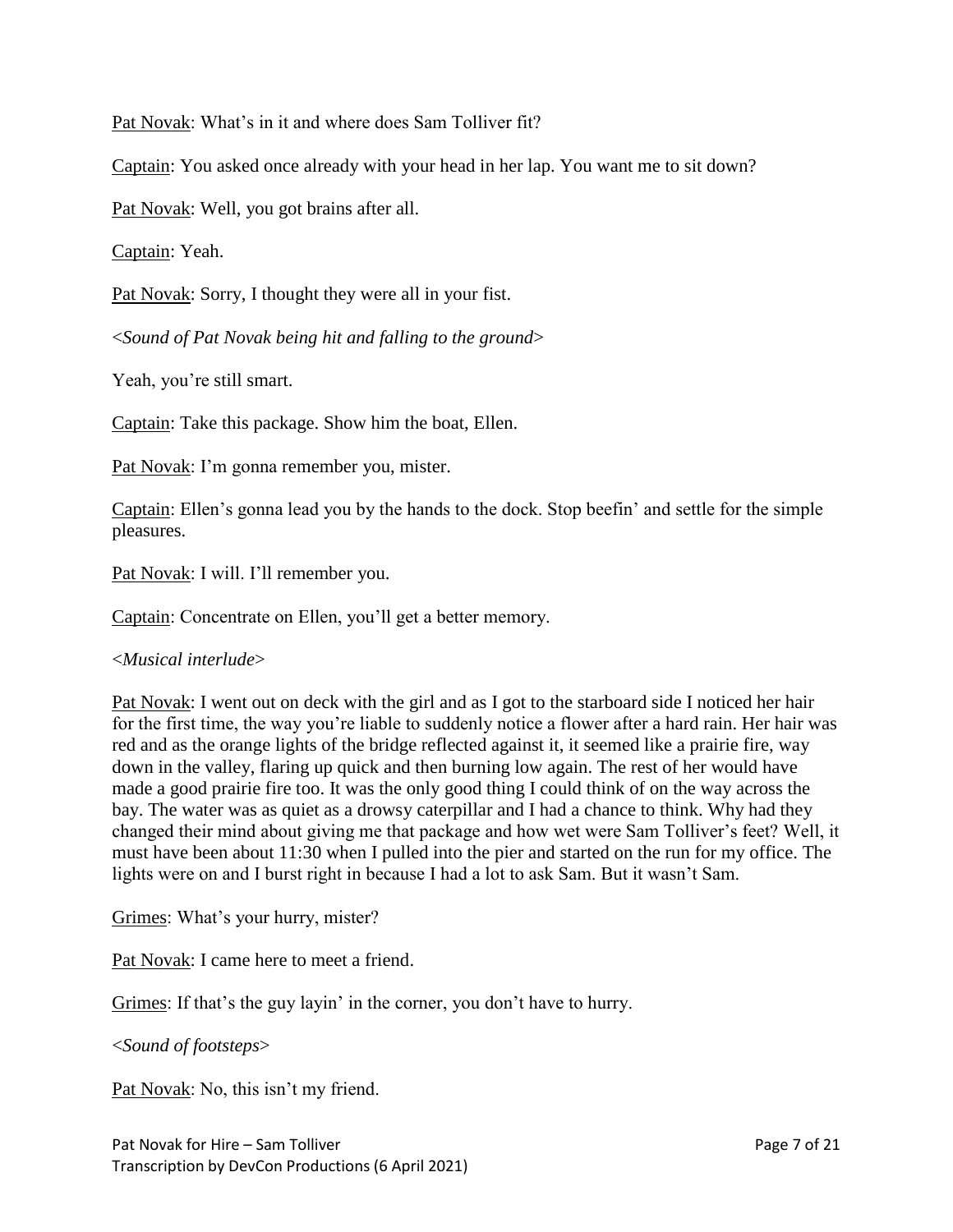Grimes: He doesn't look like one. I'm Sergeant Grimes from homicide. If you're Novak, you're in trouble.

Pat Novak: Why?

Grimes: The guy lyin' under your desk dripping like a broken ink well and you trot out a question like that?

Pat Novak: Well, it's a bum caper somewhere. I was supposed to wait for a guy named Sam Tolliver.

Grimes: It might as well have been a street car. I'm not gonna press you Novak, I don't care. I'm just gonna take you downtown.

Pat Novak: Well this boy quit too late. I've been in the bay the last two hours. You can check, I went out there to pick up a package.

Grimes: The one you got in your arm?

Pat Novak: Yeah. It's for a guy named Sam Tolliver.

Grimes: Let's see.

<*Sound of package being handed over*>

Pat Novak: Ok.

Grimes: It doesn't say that. It says Mr. John Reedy. 720 Post Street.

Pat Novak: Hm? Mm, I wonder what that means.

Grimes: Let's find out, we'll take it by Reedy's place.

Pat Novak: I got it for Sam Tolliver.

Grimes: You can buy him another. We're going by Reedy's before we go downtown.

Pat Novak: What's the matter with you, do you want it on an 18 foot screen? I didn't kill the guy. I don't even know him. I don't even know this John Reedy.

Grimes: Wait a minute, Novak. I believe you. I believe every word you're saying. Except this is one time you'd be better off lying.

<*Musical interlude*>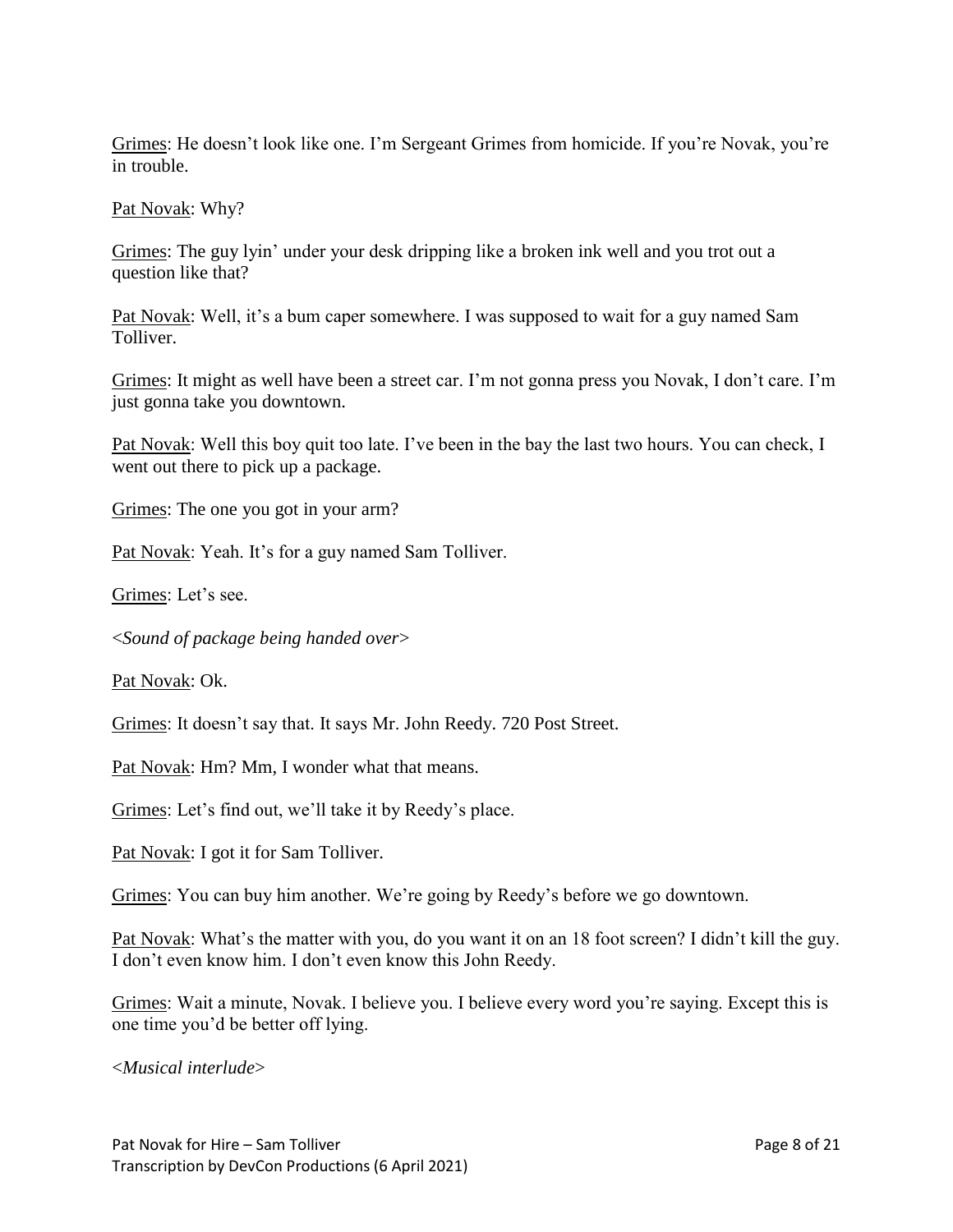Pat Novak: When we left my office, I felt as if somebody had walked through my stomach on stilts. Oh, there were loose ends bobbing up everywhere and you couldn't get to any of 'em. It was like chasing a spider with a bowling ball. With all this new stuff, I forgot about the ship. Who's gonna worry about blood poisoning if he's busy having hemorrhages? I began to wonder more about Sam. Where was he and how was I gonna palm off that dead stand-in? Grimes didn't seem worried. We got into his Nash and headed for 720 Post Street. It was an apartment hotel and Reedy lived up on the  $3<sup>rd</sup>$  floor. On the way in, Grimes picked up a key at the desk and we rode up in the elevator with one of those shifty eyed little guys who'd sell his mother if he didn't have to fatten her up. When we got to Reedy's door, Grimes took over.

<*Sound of door knocker*>

Grimes: Open up!

<*More door knocking*>

Pat Novak: Maybe he can't hear you, Grimes.

Grimes: Nobody home. Let's go in.

Pat Novak: Why? We don't know him well enough to sneak in.

Grimes: I ride a hunch, Novak.

<*Sound of key in the door*>

Pat Novak: Ok.

<*Sound of footsteps*>

The light's on your side.

<*Sound of footsteps*>

Grimes: Leave it out, let's look around.

<*Sound of footsteps*>

Pat Novak: Ok. Stray bodies belong to you, Grimes.

<*Sound of footsteps*>

Grimes: You go look in that set of bedrooms. I'll check over here in the library. Give me a yell if you see anything.

<*Sound of footsteps*>

Pat Novak for Hire – Sam Tolliver Page 9 of 21 Transcription by DevCon Productions (6 April 2021)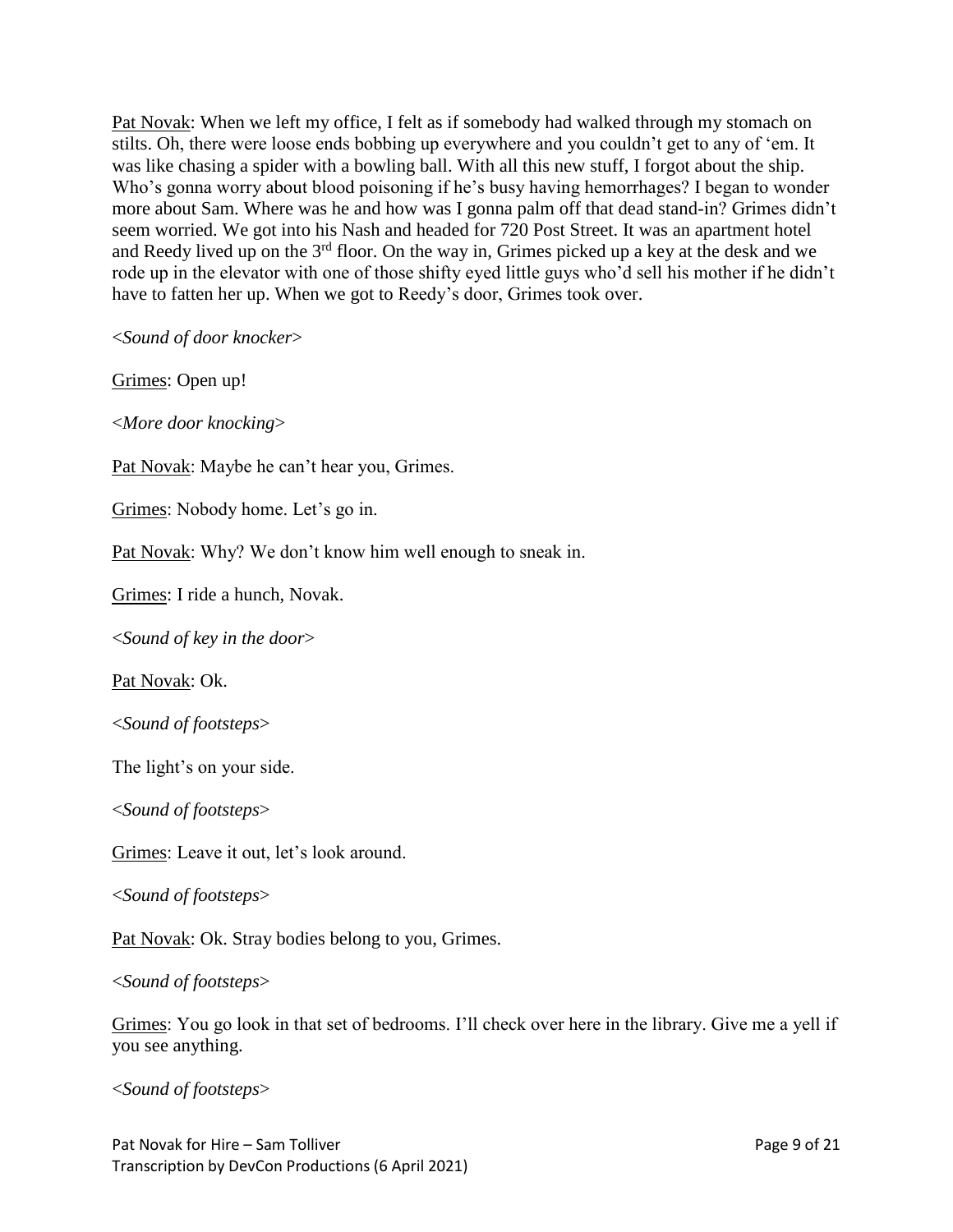Pat Novak: All right.

<*More footsteps*, d*oor opens, man screams, sound of gunshots*>

Grimes: (yelling) Novak! Novak!

## <*Sound of running footsteps*>

Two of them. I got one by the desk. The other started down the fire escape. I'm going down in front. Take this gun and stand by the fire escape. He may get trapped and start up. So keep your eyes open!

## <*Sound of footsteps*>

Pat Novak: I walked into the library. The window was open and the curtains were blowing over the dead man's face. It was a good thing because you can't split the difference with a service .45. I took him by the heels and dragged him away from the window. His eyes were rolled back as if he expected somebody to tap him on the shoulder and tell him it was all a mistake. His face was contorted, frightened, maybe a little embarrassed like a deer caught in a traffic jam. Well, I stayed at the window about 10 minutes and watched the fire escape. There was no action there and Grimes wasn't back, so I started for the door. I had company right away.

Hellman: Hello Novak, you move?

Pat Novak: Oh, Hellman.

Hellman: That's a big gun you got.

Pat Novak: Ask junior here on the floor. He thinks it's even bigger.

Hellman: I'll check myself.

Pat Novak: Sure, and it's gonna be easy because it's right in the family.

Hellman: Yeah?

Pat Novak: Yeah, belongs to one of your boys down in homicide.

Hellman: Go ahead.

Pat Novak: A sergeant by the name of Grimes steamed in here and knocked down junior and then he beat it down to get the other guy.

Hellman: Eh.. I don't believe it.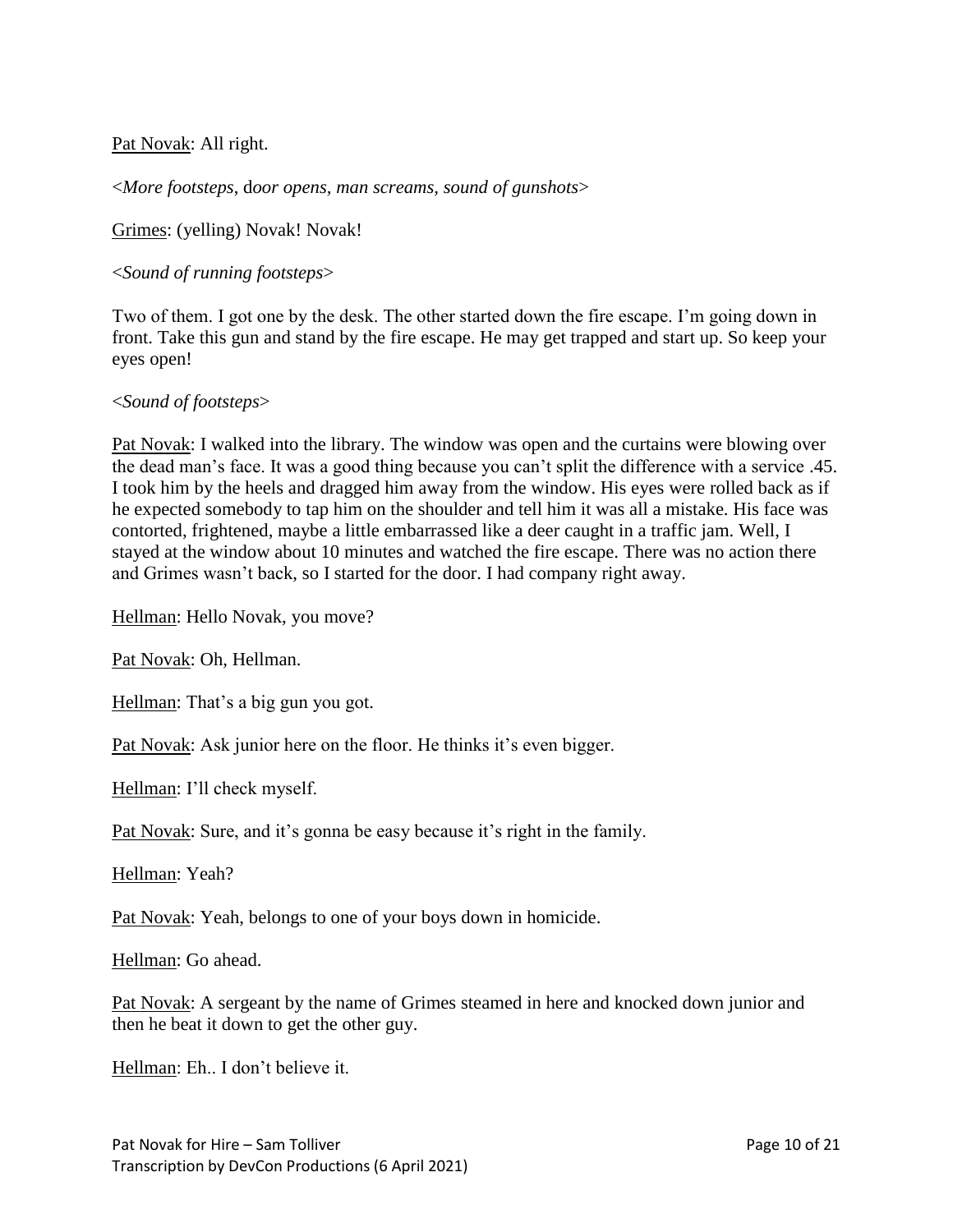Pat Novak: Well talk to him.

Hellman: That's why I don't believe it. There's nobody on the force named Grimes. On this one, you're all alone, Novak.

Pat Novak: There's gotta be a Grimes, the guy had on a uniform.

Hellman: I don't care if he had on a playsuit, Novak, the guy's a phony. He's not from homicide, he's a killer.

Pat Novak: Heh, that's what I meant, Hellman.

#### <*Musical interlude*>

I knew Hellman was right. If Grimes was on the level he'd of booked me instead of coming up here. He came up to Reedy's with murder in mind. Even if they believed the story about Grimes, I was still on the spot. That made me accessory to murder. And I was gonna look worse when Hellman found the guy down in my office. On that one I had star billing. Oh, everywhere I turned, things were worse and I knew it was gonna take a low budget miracle to bail me out. It was like trying to give nose drops to a herd of elephants. Hellman seemed to like the idea. Hellman rolled the guy and there was no identification, but he never works for nothing.

Hellman: Eh, a few bucks on the guy, I'll put it in the safe.

Pat Novak: The only safe you got has suspenders on it.

Hellman: I don't like that, Novak.

Pat Novak: Oh, you'd do anything for a buck, Hellman. If you got the right bid, you'd sell the tomb of the unknown soldier.

<*Sound of Pat Novak being struck*>

Thanks Hellman. I'm getting a big list tonight.

Hellman: I can do all of that I want, Novak, cuz you're in the corner pocket now. I get a tip off from the Chronicle to come up here and I find you holding last rites.

Pat Novak: You got a bigger headache, Hellman. There's another stiff down at my place.

Hellman: Huh?

Pat Novak: That's right, Grimes again. He was sitting there when I walked in.

Hellman: Where were you?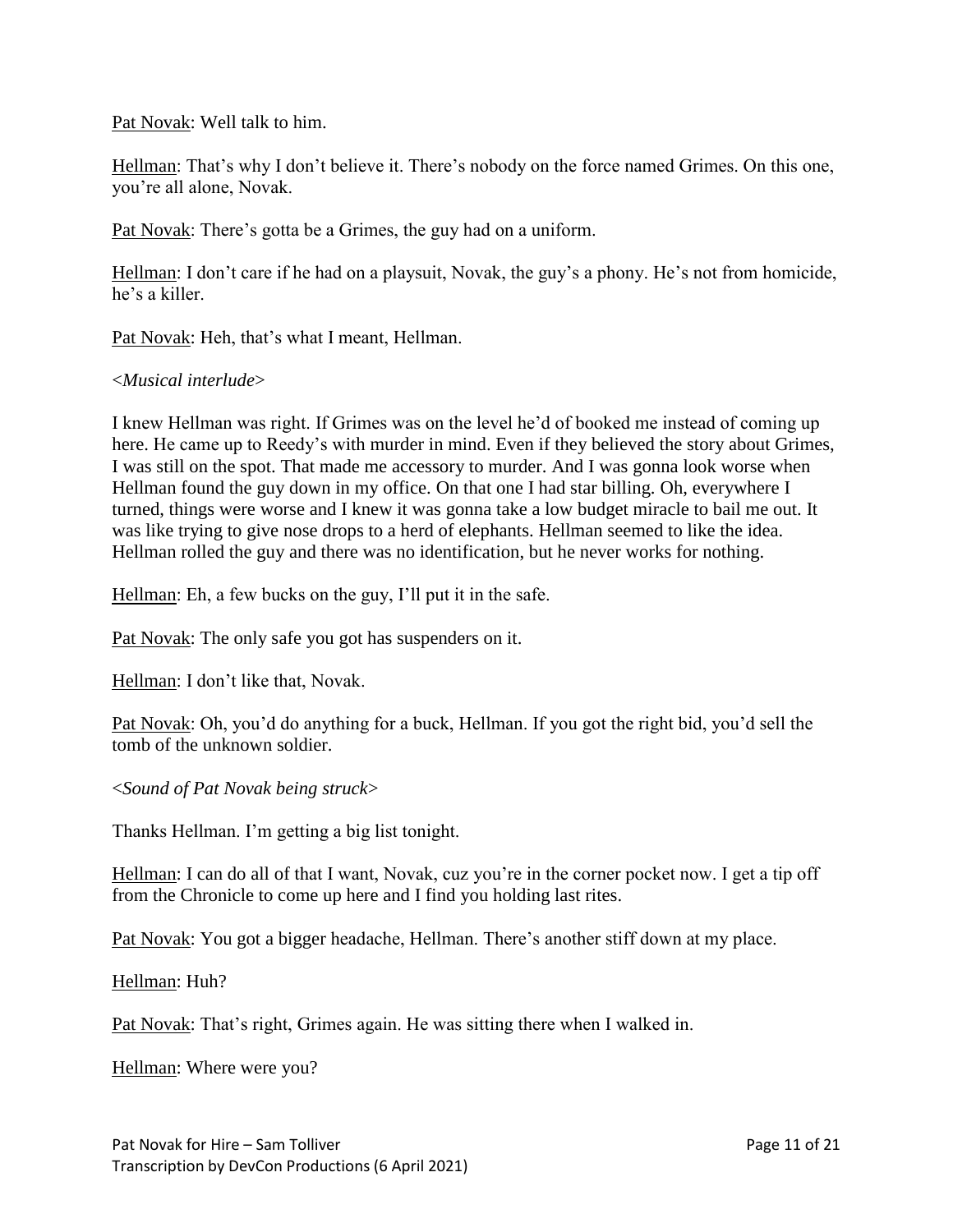Pat Novak: Out in the bay picking up a package. It's right there on the desk.

Hellman: What's in it?

Pat Novak: I don't know. It was for a friend of mine named Sam Tolliver. He's disappeared and Grimes brought the package up here.

Hellman: Oh, I'll take it downtown.

Pat Novak: You better tag by the China star. That's where I picked up the package. It's out in the bay so you'll need a boat. Even a guy with your complex needs a boat.

Hellman: I'll touch all the bases, Novak. You just stay 10 cents away from headquarters. You can pay your own way into the can.

Pat Novak: Yeah, well that's what will happen if I wait for you I'll be standing out in the downpour.

Hellman: That's right, Novak. If there's a chance, I want to see you get first prize.

Pat Novak: Yeah, well I'm gonna be stuck unless I shop around myself because you got lockjaw of the brain, Hellman.

Hellman: Yeah?

Pat Novak: That wouldn't hurt you so much, but if it spreads you're gonna be in trouble. That's what I'm waiting for.

#### <*Musical Interlude*>

Well, if something didn't happen soon, I was gonna be about as embarrassed as a hostess with leaky plumbing. I was counting on Hellman to shake down the skipper of the China Star and if that didn't work, I could close shop. I didn't have any leads, there wasn't anything I could do but sit on my hands. It was like taking your niece to a night club. I had to stumble around until something showed, so I looked up the only honest guy I know. An ex-doctor and a boozer by the name of Jocko Madigan. Oh, he was all right until he found out sometimes you can feel as bad the next morning without a hangover. I toured the town and finally found him at Lupo's trying to put the vineyards out of business.

Jocko Madigan: Ah, Patsy, you're just in time to start the day off right. Mama Lupo, some wine for Mr. Novak! You can only have a quart, we're running low.

Pat Novak: Look, it's almost midnight, Jocko, I gotta talk to ya.

Jocko Madigan: We're not gonna turn into pumpkins. You need some wine.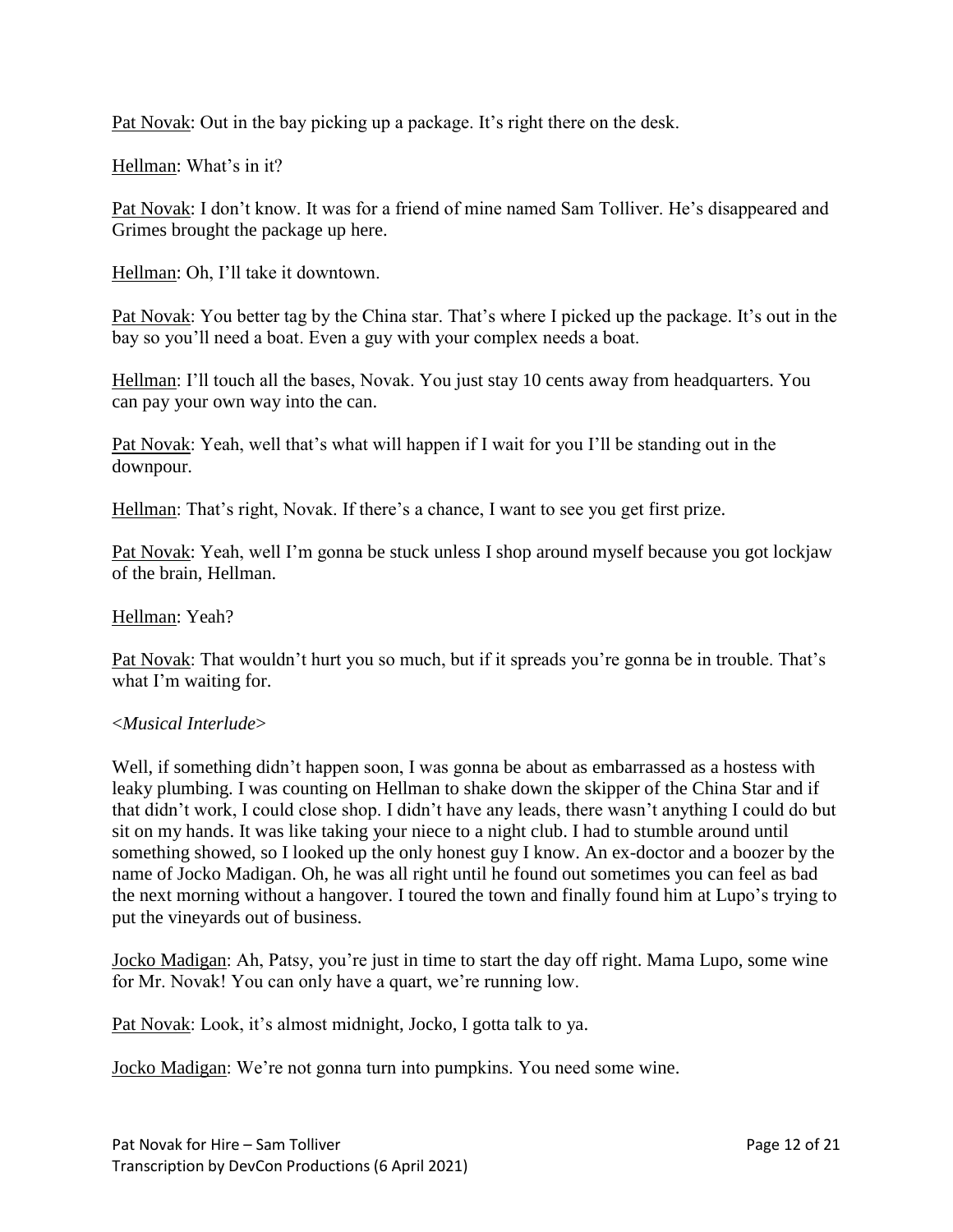Pat Novak: No I don't.

Jocko Madigan: Patsy, when you die, the art work is going to be simple. On your grave, they'll chisel a picture of a pair of slacks, a hamburger, and a double malt.

Pat Novak: All right, Jocko.

Jocko Madigan: The final symbols of a decayed civilization, because that's as close as you ever got to civilization. A remote connection at best. Like a bookie, they love horses, but they die on a stock farm. It's the same with you and civilization.

Pat Novak: You all through Jocko?

Jocko Madigan: (sighing) I won't fight against your sober babble. What's the matter?

Pat Novak: There's a dead guy down in my office.

Jocko Madigan: Uh, friend of ours?

Pat Novak: No.

Jocko Madigan: Oh, that's too bad, we'll miss the wake.

Pat Novak: I'm gonna get half hung by homicide. The other half is dead up in a Post Street apartment. Hellman thinks I'm the boy.

Jocko Madigan: Patsy, I wish you wouldn't hang around me when you've just killed somebody. You tarnish my declining years.

Pat Novak: I went out to the bay to pick up a package. When I got back to my place, instead of a friend named Sam Tolliver, there was a dead guy there and a phony cop called Grimes.

Jocko Madigan: How do you make the distinction?

Pat Novak: He grabbed the package and we took it up to Post Street. After a quick hassle in the dark, I'm standing over a dead guy in John Reedy's apartment.

Jocko Madigan: John Reedy?

Pat Novak: Yeah, do you know him?

Jocko Madigan: Most people do, he's running for office tomorrow. Is he the dead man?

Pat Novak: No, I don't think so. What about Reedy?

Jocko Madigan: He's running for a board job.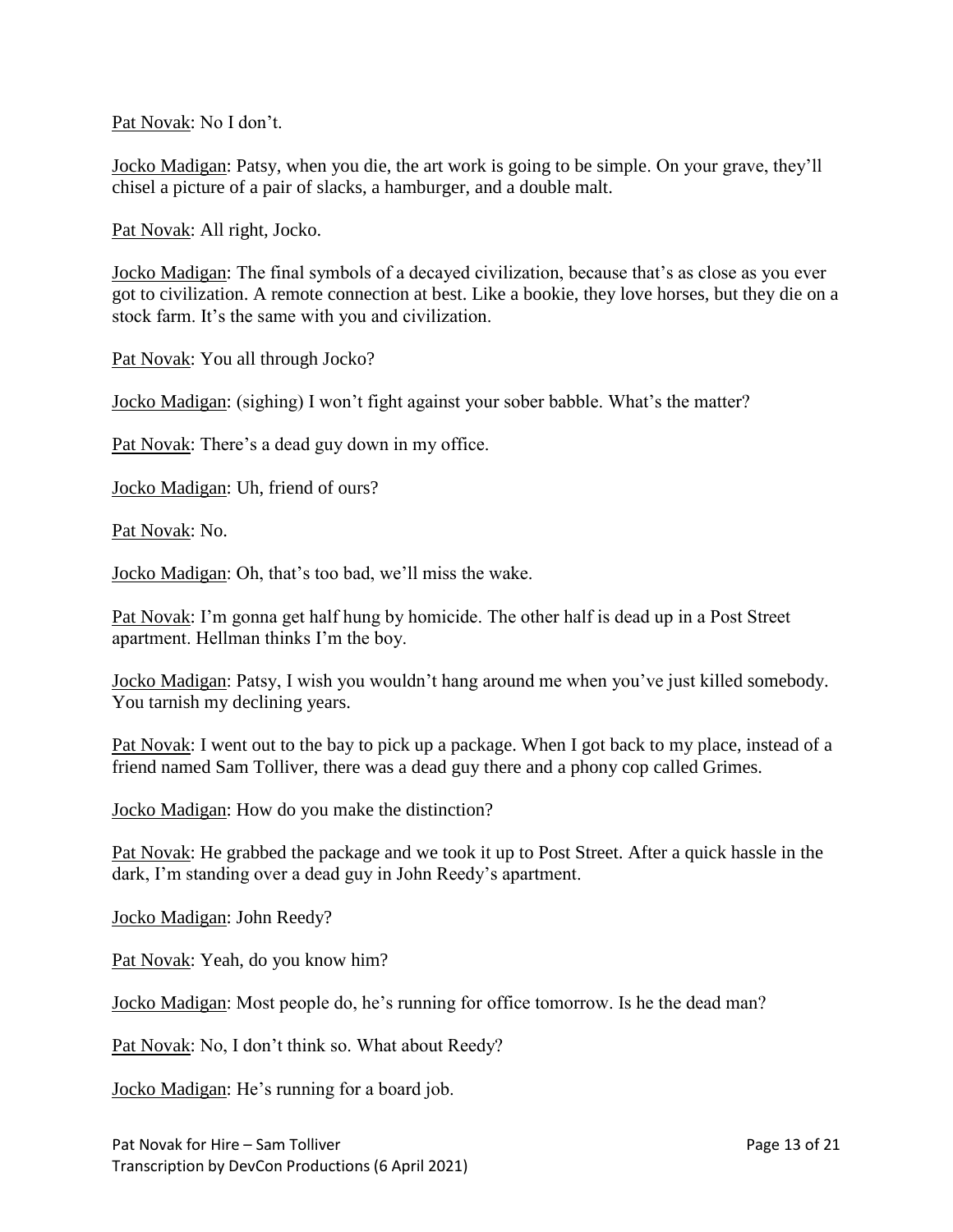Pat Novak: Yeah? Would anybody have a reason to work a plan on him?

Jocko Madigan: Maybe.

Pat Novak: What's he like?

Jocko Madigan: Oh, a sort of liberal by marriage.

Pat Novak: Hm?

Jocko Madigan: A reactionary with a rich wife. Supposed to be a good man.

Pat Novak: Well, how 'bout the opposition?

Jocko Madigan: Oh, a lot of them are running. One is Simpson. He couldn't beat an asthmatic turtle across a tennis court.

Pat Novak: Well, we're getting somewhere at least. If Reedy's good, the gambling dough would frame him to lose.

Jocko Madigan: Yes, if politicians can ever lose. A murder in his apartment would look too phony though.

Pat Novak: Yeah, but maybe that package wouldn't. Jocko, you got to help me. I want you to check on the registration of the China Star, and then nose around and find out what you can about tomorrow's election, will ya?

Jocko Madigan: If we lived in a monarchy, this wouldn't happen.

Pat Novak: That fast double play has got something to do with this election. Now, hurry up, Jocko, and when you're through, tag by my place, I'll call you there.

Jocko Madigan: Have you a bottle in the house?

Pat Novak: There's a tap in the kitchen; that will have to do!

Jocko Madigan: No thanks. Outside of a child in pain, the most pathetic sound in the world is running water. Good night, lover.

## <*Musical interlude*>

Pat Novak: I left Jocko and ducked into a phone booth. When I called Hellman he poured out news like a rotary press. They broke open that package down at headquarters. It was full of dope. Plain garden variety, the kind a man uses to forget either his wife or his secretary. I was sure, then, the package was a plant on Reedy. Hellmen didn't see it that way. He said the two dead men were gunsels, last address before San Francisco State Prison at Joliet. I needled him about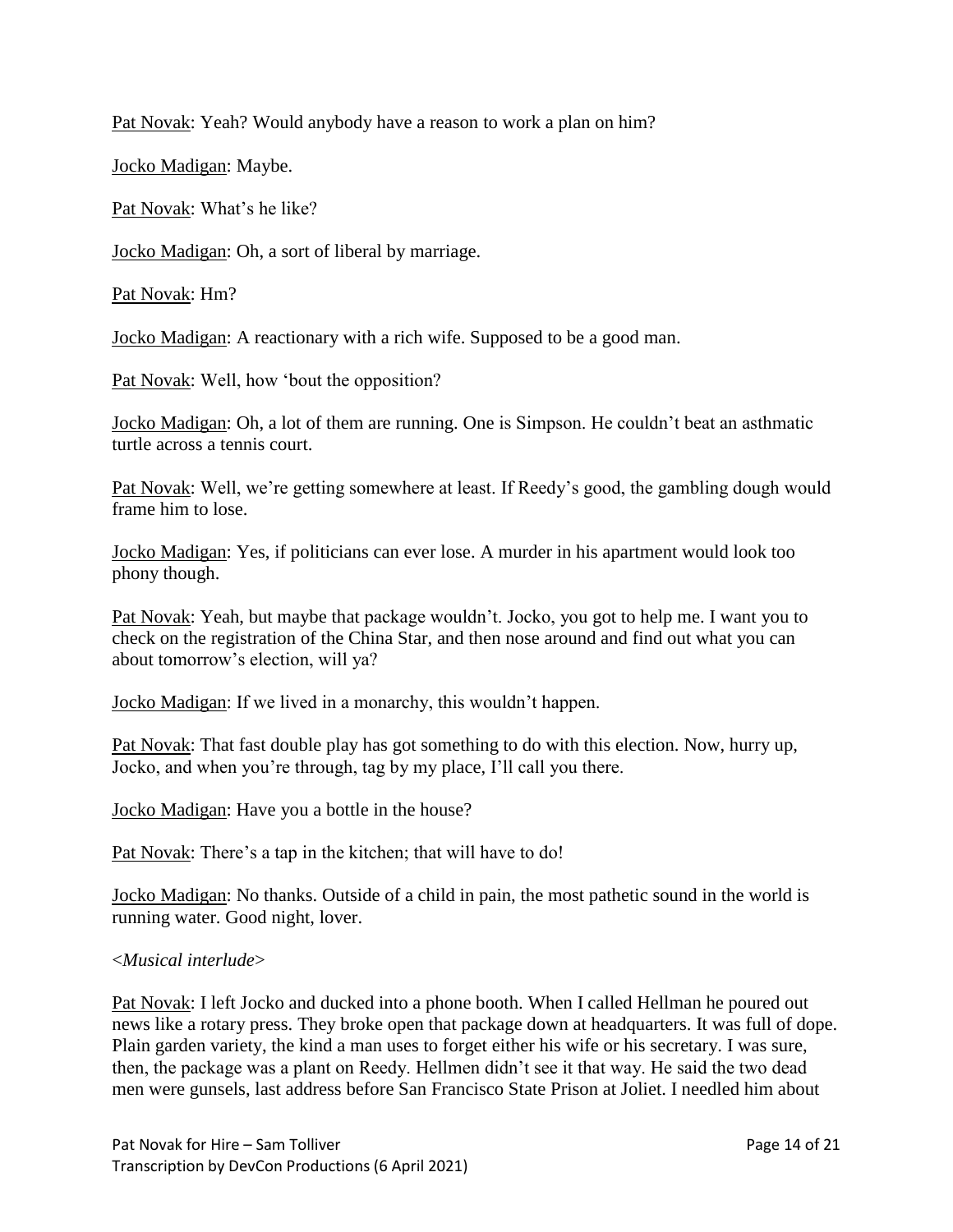that phony cop, Grimes. Hellman said they just got a tip-off by telephone. Grimes was an exsergeant in homicide whose real name was Vic Rothery. I asked him who phoned in the tip-off and Hellman said he didn't know the guy, his name was Sam Tolliver. I got out of the chronicle morgue and looked up everything I could on John Reedy. All politicians' children sit on the floor. There was a picture of Reedy there with his family grouped around him on the floor. I pulled the clips on Vic Rothery. It was Grimes, all right. That gave me something to work on, so I went on the prowl for Ellen Morrow. I found her running a dice game in a little after hours joint on Eddy Street.

<*Casino noises*>

Ellen Morrow: You want chips, Novak?

Pat Novak: You don't want to play against yourself? Yeah, give me some.

Ellen Morrow: All right. Let's see how good you are.

<*Sound of dice being rolled*>

Eight's your point.

Pat Novak: Yeah. You seen Sam Tolliver?

Ellen Morrow: Make your point, Patsy.

Pat Novak: That's it. Where's Sam Tolliver?

<*Sound of dice rolling*>

Ellen Morrow: Five. You're not even warm. You're not warm on Sam either.

Pat Novak: He left me hanging with a murder rap.

Ellen Morrow: Your friend double crossed you.

Pat Novak: He double crossed you too!

<*Sound of dice rolling*>

Ellen Morrow: Another five. You're in a rut, Patsy.

Pat Novak: He turned in Grimes. That's right, baby. They know he's Vic Rothery. Now you still like Sam Tolliver?

Ellen Morrow: No... Keep rollin', darling.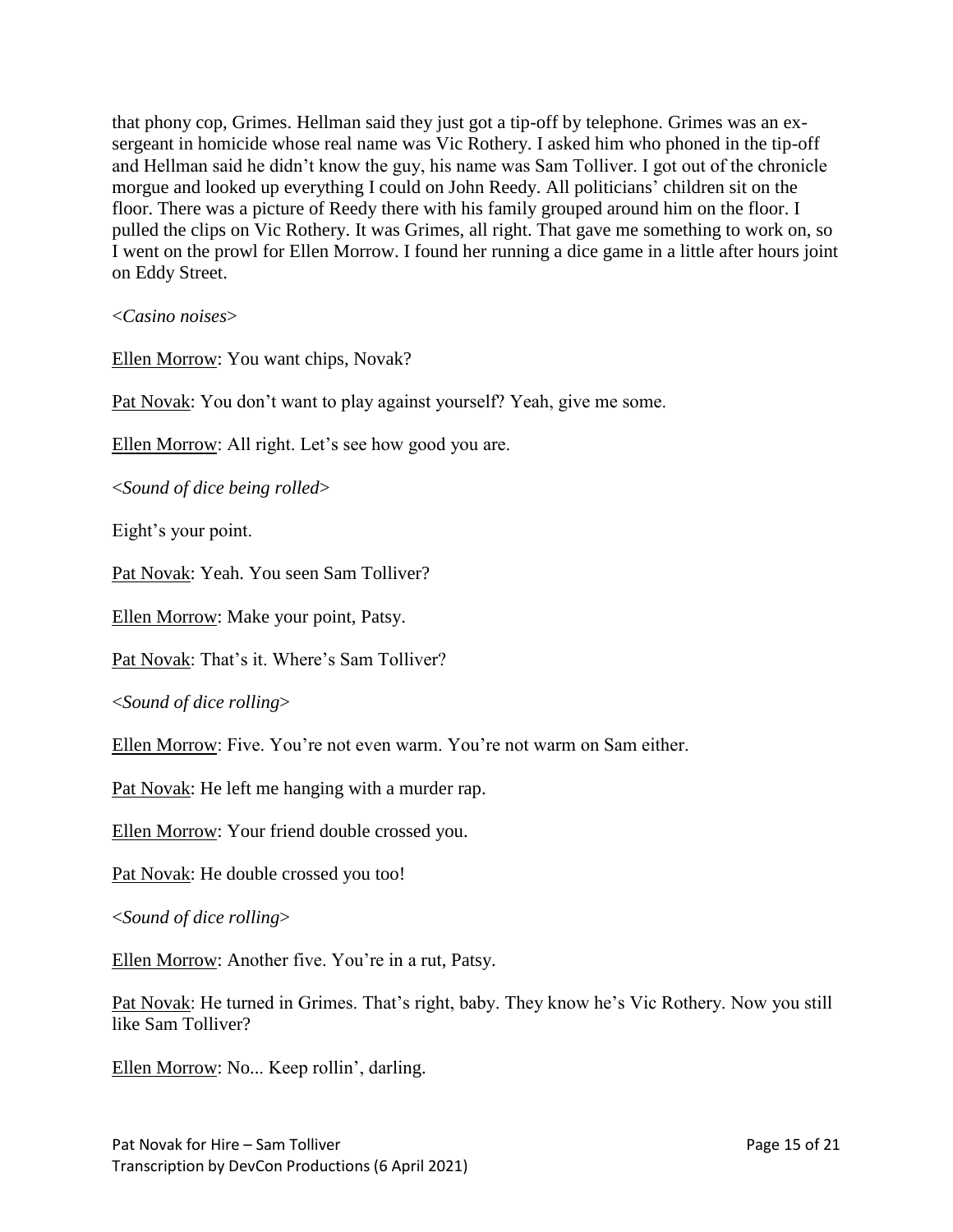Pat Novak: Is Grimes your boyfriend?

Ellen Morrow: He used to be, I'm sentimental.

Pat Novak: Where's Sam Tolliver?

Ellen Morrow: The Herrick hotel. When you see him, tell him I sent you.

Pat Novak: I will if we talk that long.

<*Sound of dice rolling*>

Ellen Morrow: There it is. Eight.

Pat Novak: That's right.

Ellen Morrow: I guess I lose, Patsy.

Pat Novak: I guess you do. Be seein' you baby.

#### <*Musical interlude*>

She changed when I left. The first time out she was alive and breezy like the Maine coast in July, but now she was broken up and lonely looking. And as I walked out, I thought of an old Dixie cup somebody had used up and thrown in the alley. Well, I got down to the Herrick Hotel, but Sam Tolliver wasn't there. Maybe it was better that way. I left a note for him. A short note that even a Mongolian idiot couldn't trip up on. If Sam was gonna show his hand, he had to do it soon. When I got back to my apartment, Jocko was already there. He was giving a concert for the mice.

Jocko Madigan: (singing) Oh, she pushed a baby carriage, she pushed a baby carriage in the merry, merry month of May.

Pat Novak: All right, Jocko.

Jocko Madigan: (singing) She pushed a baby carriage, she pushed a baby carriage, she pushed it for a Williams man who's far, far away.

Pat Novak: Oh, stop it, will ya?

Jocko Madigan: Patsy, I wish you'd get rid of that radio and buy a good harpsichord.

Pat Novak: What'd you find out, Jocko?

Jocko Madigan: Nothing from the China Star, she weighed anchor and went to sea at a quarter to twelve.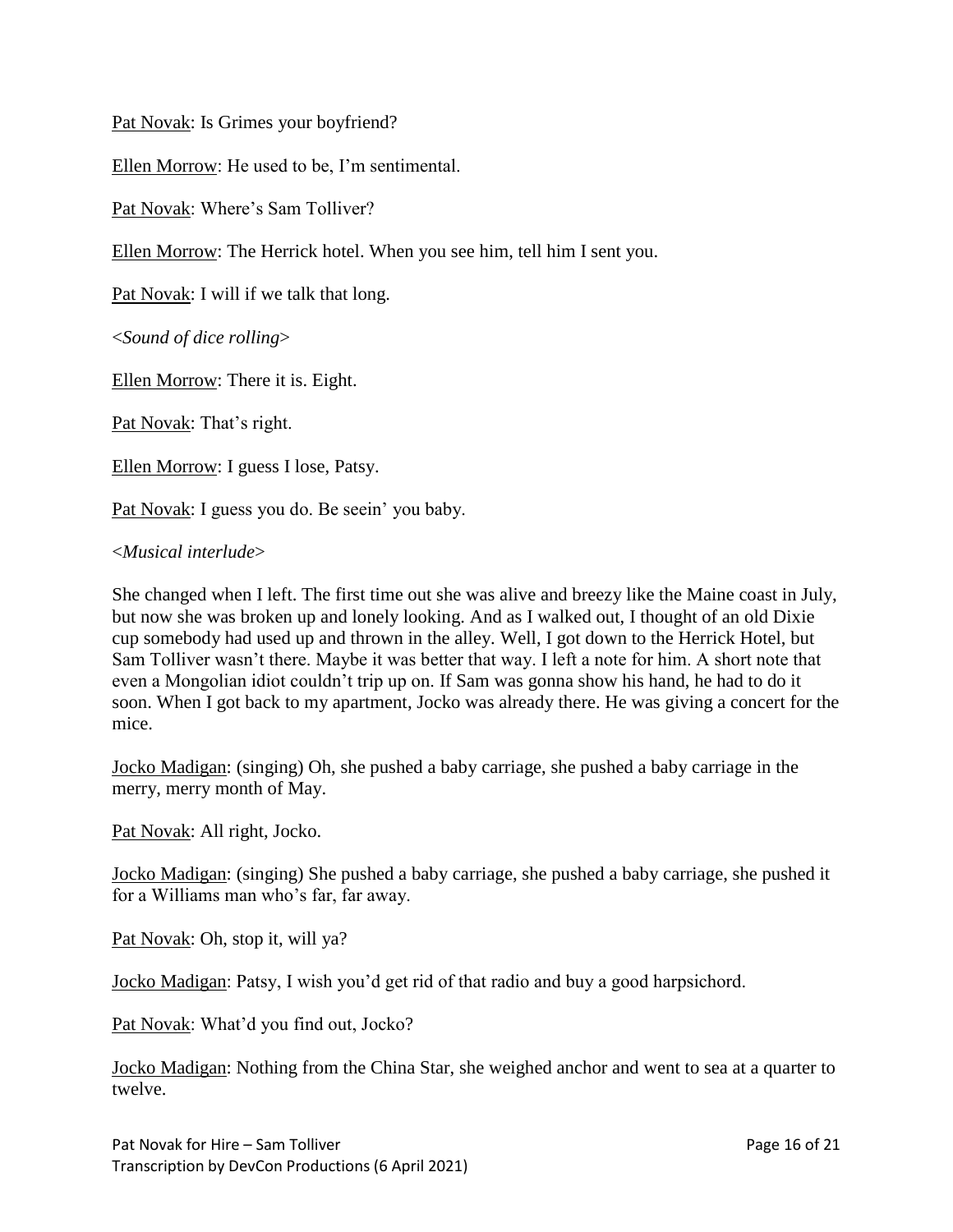Pat Novak: How about Reedy?

Jocko Madigan: Well there's heavy gambling money against him. And there's talk about a last minute scandal. All the newspapers had tip-offs.

Pat Novak: Where was he tonight?

Jocko Madigan: At a rally in the Mission District with his whole family.

Pat Novak: Well, that would leave time for a plant. They broke open that package, it was full of dope.

Jocko Madigan: Oh, that makes sense. He was once under treatment for malaria. The drugs found in his apartment would make it look bad.

<*Phone rings*>

Pat Novak: Yea, I'll get it. Hello? Novak talking.

Hellman: I hope so because you got a lot to do.

Pat Novak: What's on your mind, Hellman?

Hellman: A girl named Ellen Morrow. Who killed her?

Pat Novak: Did they?

Hellman: About 20 minutes ago. Vic Rothery's picture was all over the place.

Pat Novak: Yeah, they were chums. You better pick up Sam Tolliver. He's at the Herrick Hotel.

Hellman: I'd rather have Vic Rothery.

Pat Novak: Haven't you picked him up yet?

Hellman: No, we're on our way out.

Pat Novak: Well, you better hurry, Hellman. There won't be any voters left.

Hellman: I thought Sam Tolliver was a friend of yours.

Pat Novak: Well, that's the trouble with close friends. You give them the shirt off your back so they can see where to put in the knife.

<*Musical interlude*>

Pat Novak for Hire – Sam Tolliver Page 17 of 21 Transcription by DevCon Productions (6 April 2021)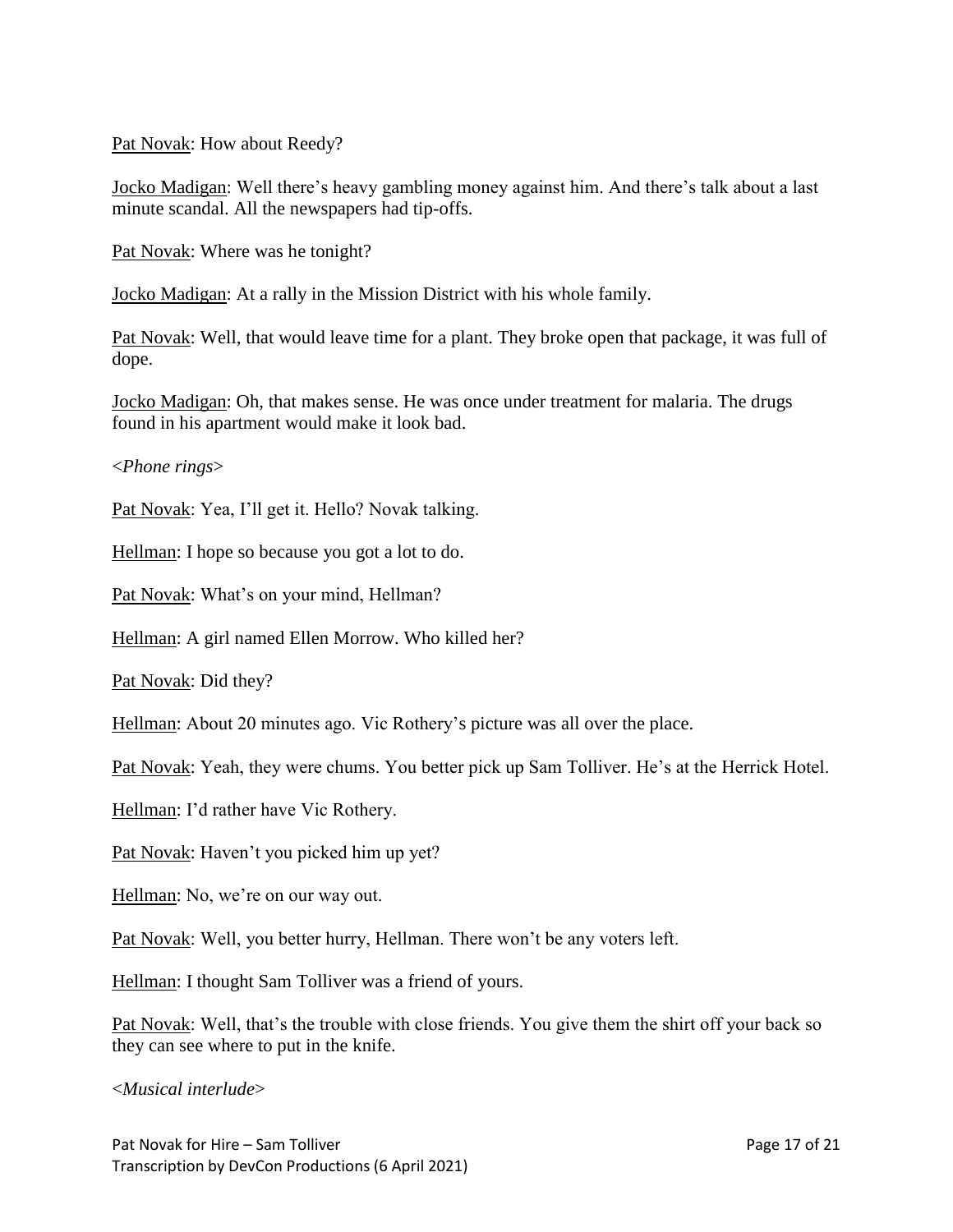After Hellman's call, I knew we were coming up for the last hand. I met him, and we rode down to Vic Rothery's hotel. It was early morning, just about the time dawn is too sleepy to get out of bed. In the pale light, Geary Street looked like a shabby old lady with a snoot full and Rothery's hotel was worse. Hellman flashed a badge at the night clerk, who reached over and handed us a key. It was a funny thing to notice then, but the guy's hands were short and his fingers were peeled and stained yellow as if they'd been dipped in weak acid. Well, we rode up to Rothery's room. As we got out of the elevator and turned the corner, somebody ducked into Rothery's room. That was enough for Hellman, he started down the hall.

<*Running sounds, then knocking*>

Hellman: Open up in there.

<*Man screams, followed by 3 gun shots.*>

Pat Novak: Well, you got another customer, Hellman.

<*Knocking*>

Hellman: Open up!

<*Door opens*>

Sam Tolliver: Come on in, you're gonna wake everybody up.

Pat Novak: Hello Sam.

Sam Tolliver: Come on in. Don't mind the gun, it's loaded.

Pat Novak: You're a handy cop, Hellman.

<*Footsteps*>

Sam Tolliver: That's it, now close the door.

<*Door closes*>

All right, over near the window.

Pat Novak: Yeah.

<*Footsteps*>

Sam Tolliver: Go on.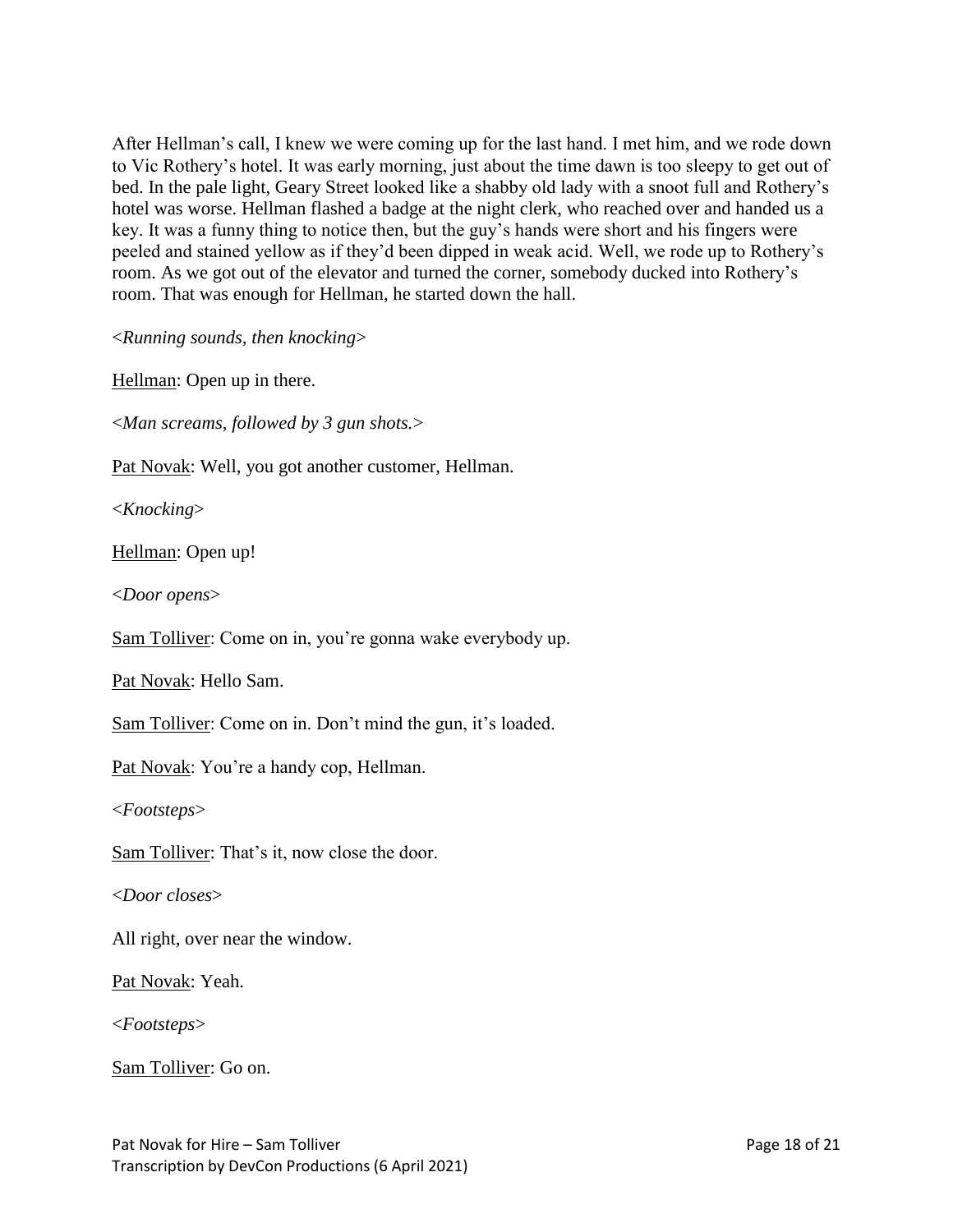<*Footsteps*>

Pat Novak: Sure.

Hellman: You get an answer for Rothery here?

Sam Tolliver: You too, copper, over near the window.

<*Footsteps*>

Hellman: I asked you, you got an answer for Rothery here?

<*Footsteps*>

Sam Tolliver: You're lookin' at it, Mister. You know, Patsy, I'm sorry you came. I could bounce a few off of this guy with no pain at all, but it's gonna hurt on you.

Pat Novak: Don't kid me, Sam.

Sam Tolliver: I don't know why you came, Patsy, you could of left me alone. I didn't meant to put you in for this. Things went wrong and you were in, that's all, but I didn't mean to do it, Patsy.

Pat Novak: Give the man your gun.

Sam Tolliver: You were a good guy to me, Novak. I'm sorry you drew the deuce. I'm really sorry because, well, you were a good guy to me.

Pat Novak: Well, I'm not anymore, Sam. You've got five feet to make up your mind.

Sam Tolliver: I got it made up Patsy, now stay back. Let me try it out on him first.

Pat Novak: You've had practice.

Sam Tolliver: Stay back, Patsy, I'm in a hole and I'll burn my way out. You know that. Patsy, I'm in a hole, I gotta get out.

Pat Novak: Don't kid me, Sam. I was your last friend. All you got now is the roads.

Sam Tolliver: Stay back, Patsy, please. Patsy, stay back.

Pat Novak: Give me that gun, Sam.

<*Gunshots, man gasping*>

Hellman: Eh, I must have prayed wrong, Novak.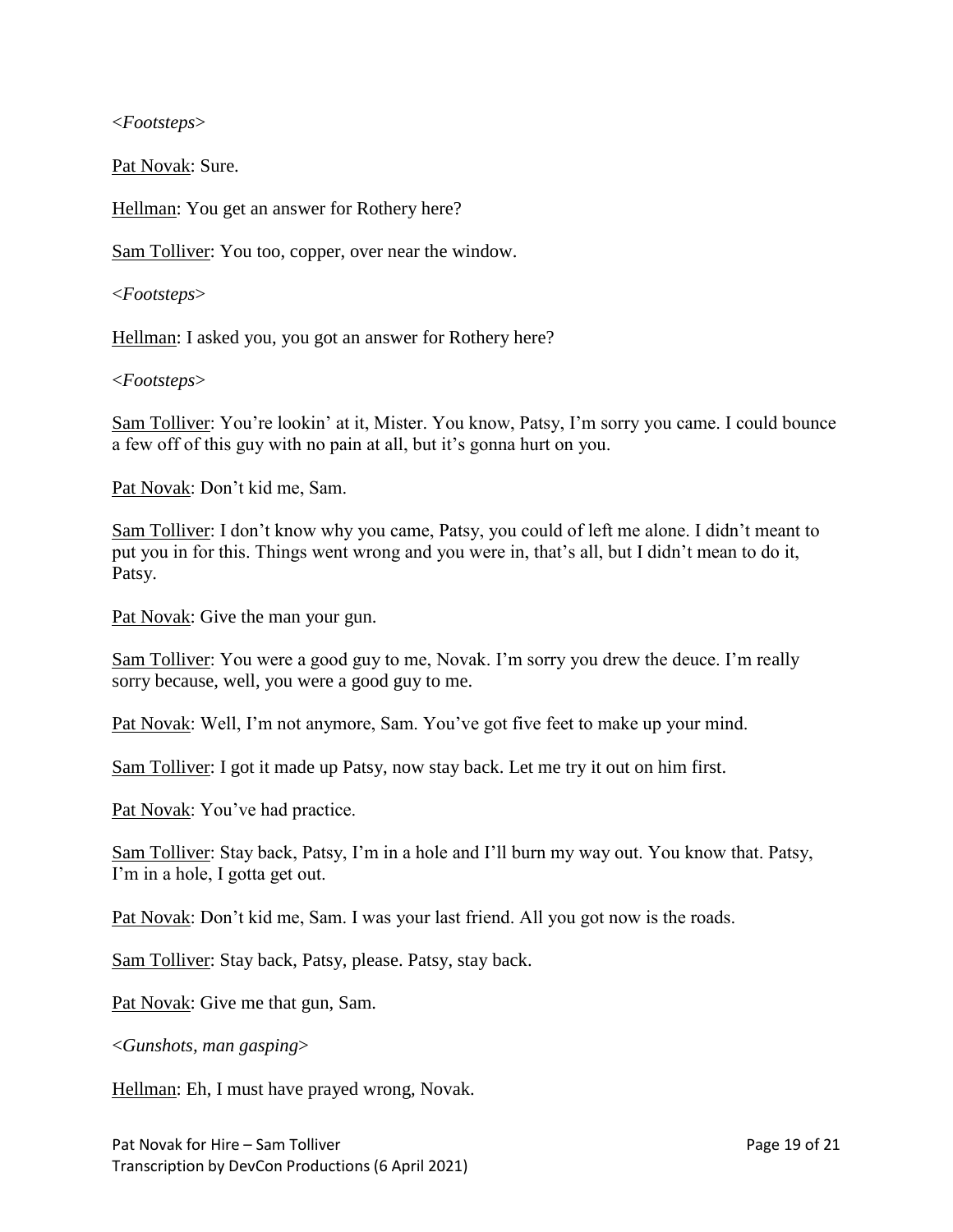Pat Novak: Yeah. Sorry, Sam. I'm a tough loser.

Sam Tolliver: Yeah, you were right, Patsy. It's a bum town for a small robber.

Pat Novak: For a while, you looked big.

Sam Tolliver: Not for long, though.

Pat Novak: No. You're a small time bum, Sam, and you're better off dead.

Sam Tolliver: I wouldn't argue. Sorry though.

Pat Novak: I doubt it.

Sam Tolliver: I guess that's right. I… I didn't drive her in… (unintelligible gasp).

Hellman: How's your friend, Novak?

Pat Novak: Let's go, friendship's over.

## <*Musical interlude, fog horn*>

Well, Hellman finally pieced it all together. He got that skipper back and put him under the lights. The story was damp, but it fit together. They were all in on a deal to railroad John Reedy. Vic Rothery headed up a bunch to plant the dope in his apartment, but Sam Tolliver got anxious and decided to get the stuff for sale. He talked a couple of buddies into it and sent me out to the ship to pick it up. The captain smelled a switch and knocked me out long enough to get word to Rothery on the beach. Rothery got the guy in my office and the other guy that Sam posted in Reedy's place in case anything went wrong. That left only Sam on the other team. Rothery wore the uniform because it was an easy way to plant the stuff in Reedy's apartment but the timetable went haywire and he got tripped up by that tip-off call to the Chronicle. That's about the way it was. Well, Hellman asked only one question. How come Sam Tolliver headed for the girl's place and then Rothery's? I don't know, except maybe that note I left Sam. How'd I know he'd believe a lie? Oh, it worked out for everybody except John Reedy. He lost the election anyway. Jocko forgot to mention the guy was a Republican.

#### <*Exit music starts*>

Announcer: Pat Novak for Hire was previously released by ABC, the American Broadcasting Company, for listeners in the United States, and rebroadcast for our men and women overseas. This is the United States Armed Forces Radio Service, the voice of information and education.

<*END*>